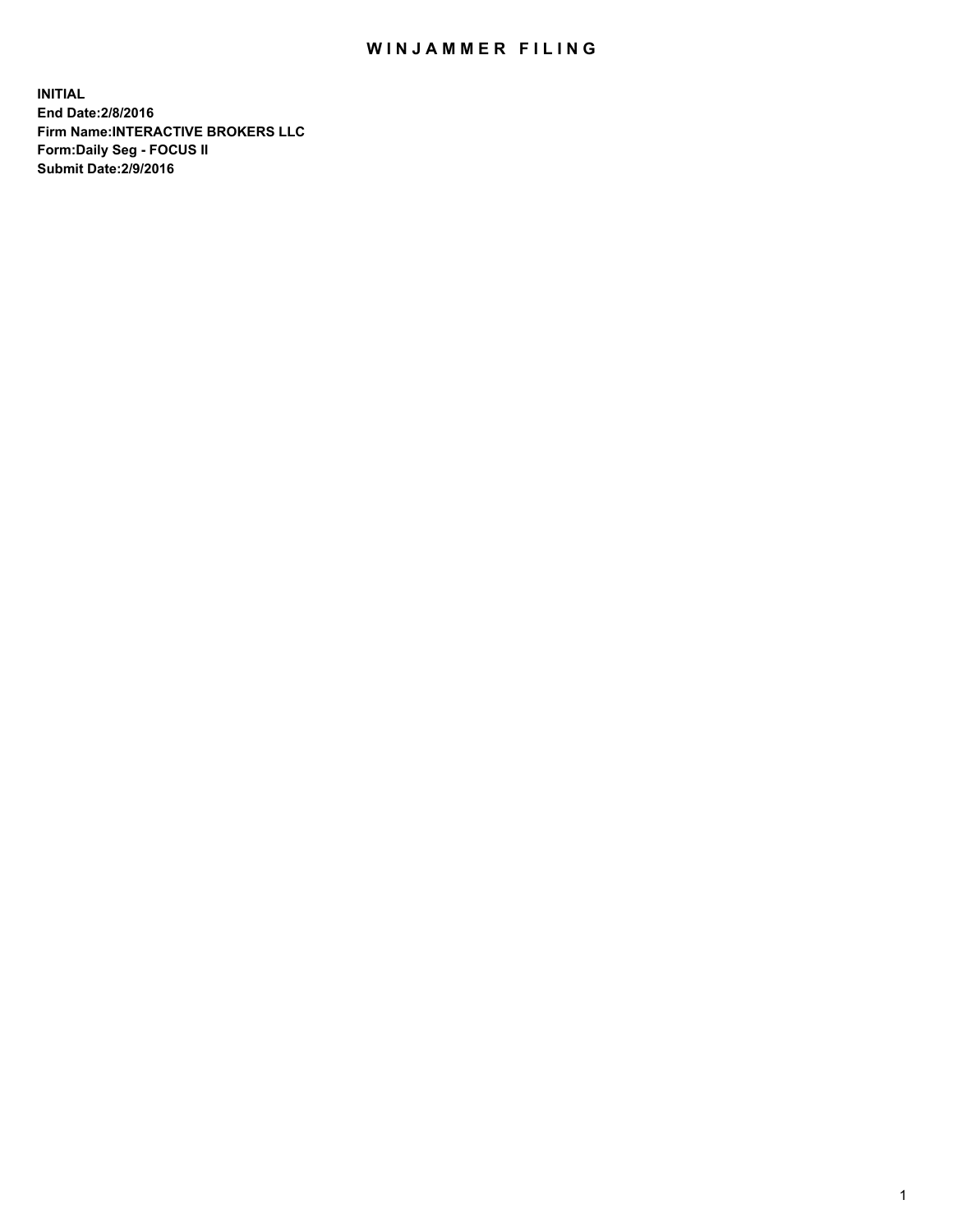## **INITIAL End Date:2/8/2016 Firm Name:INTERACTIVE BROKERS LLC Form:Daily Seg - FOCUS II Submit Date:2/9/2016 Daily Segregation - Cover Page**

| Name of Company<br><b>Contact Name</b><br><b>Contact Phone Number</b><br><b>Contact Email Address</b>                                                                                                                                                                                                                          | <b>INTERACTIVE BROKERS LLC</b><br><b>Alex Parker</b><br>203-618-7738<br>aparker@interactivebrokers.com |
|--------------------------------------------------------------------------------------------------------------------------------------------------------------------------------------------------------------------------------------------------------------------------------------------------------------------------------|--------------------------------------------------------------------------------------------------------|
| FCM's Customer Segregated Funds Residual Interest Target (choose one):<br>a. Minimum dollar amount: ; or<br>b. Minimum percentage of customer segregated funds required:%; or<br>c. Dollar amount range between: and; or<br>d. Percentage range of customer segregated funds required between:% and%.                          | <u>0</u><br>155,000,000 245,000,000<br><u>00</u>                                                       |
| FCM's Customer Secured Amount Funds Residual Interest Target (choose one):<br>a. Minimum dollar amount: ; or<br>b. Minimum percentage of customer secured funds required:%; or<br>c. Dollar amount range between: and; or<br>d. Percentage range of customer secured funds required between:% and%.                            | <u>0</u><br>80,000,000 120,000,000<br>0 <sub>0</sub>                                                   |
| FCM's Cleared Swaps Customer Collateral Residual Interest Target (choose one):<br>a. Minimum dollar amount: ; or<br>b. Minimum percentage of cleared swaps customer collateral required:% ; or<br>c. Dollar amount range between: and; or<br>d. Percentage range of cleared swaps customer collateral required between:% and%. | ₫<br>0 <sub>0</sub><br>0 <sub>0</sub>                                                                  |

Attach supporting documents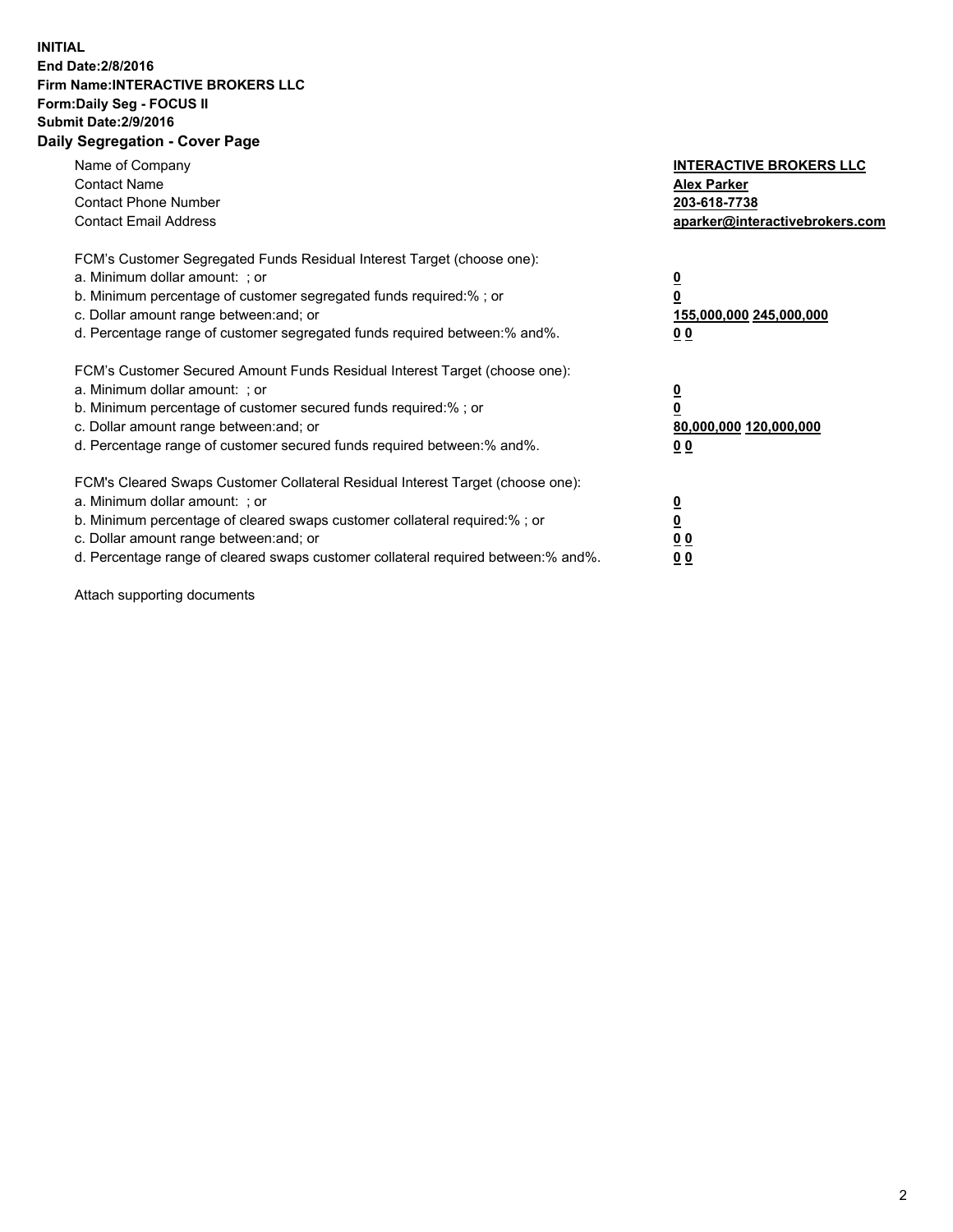## **INITIAL End Date:2/8/2016 Firm Name:INTERACTIVE BROKERS LLC Form:Daily Seg - FOCUS II Submit Date:2/9/2016 Daily Segregation - Secured Amounts**

|     | Foreign Futures and Foreign Options Secured Amounts                                         |                                                       |
|-----|---------------------------------------------------------------------------------------------|-------------------------------------------------------|
|     | Amount required to be set aside pursuant to law, rule or regulation of a foreign            | $0$ [7305]                                            |
|     | government or a rule of a self-regulatory organization authorized thereunder                |                                                       |
| 1.  | Net ledger balance - Foreign Futures and Foreign Option Trading - All Customers             |                                                       |
|     | A. Cash                                                                                     | 320,053,940 [7315]                                    |
|     | B. Securities (at market)                                                                   | $0$ [7317]                                            |
| 2.  | Net unrealized profit (loss) in open futures contracts traded on a foreign board of trade   | -22,449,443 <sup>[7325]</sup>                         |
| 3.  | Exchange traded options                                                                     |                                                       |
|     | a. Market value of open option contracts purchased on a foreign board of trade              | 86,144 [7335]                                         |
|     | b. Market value of open contracts granted (sold) on a foreign board of trade                | -157,446 [7337]                                       |
| 4.  | Net equity (deficit) (add lines 1.2. and 3.)                                                | 297,533,195 [7345]                                    |
| 5.  | Account liquidating to a deficit and account with a debit balances - gross amount           | 265,619 [7351]                                        |
|     | Less: amount offset by customer owned securities                                            | 0 [7352] 265,619 [7354]                               |
| 6.  | Amount required to be set aside as the secured amount - Net Liquidating Equity              | 297,798,814 [7355]                                    |
|     |                                                                                             |                                                       |
| 7.  | Method (add lines 4 and 5)                                                                  |                                                       |
|     | Greater of amount required to be set aside pursuant to foreign jurisdiction (above) or line | 297,798,814 [7360]                                    |
|     | 6.                                                                                          |                                                       |
|     | FUNDS DEPOSITED IN SEPARATE REGULATION 30.7 ACCOUNTS                                        |                                                       |
| 1.  | Cash in banks                                                                               |                                                       |
|     | A. Banks located in the United States                                                       | 500,149 [7500]                                        |
|     | B. Other banks qualified under Regulation 30.7                                              | 0 [7520] 500,149 [7530]                               |
| 2.  | Securities                                                                                  |                                                       |
|     | A. In safekeeping with banks located in the United States                                   | 341,356,670 [7540]                                    |
|     | B. In safekeeping with other banks qualified under Regulation 30.7                          | 0 [7560] 341,356,670 [7570]                           |
| 3.  | Equities with registered futures commission merchants                                       |                                                       |
|     | A. Cash                                                                                     | $0$ [7580]                                            |
|     | <b>B.</b> Securities                                                                        | $0$ [7590]                                            |
|     | C. Unrealized gain (loss) on open futures contracts                                         | $0$ [7600]                                            |
|     | D. Value of long option contracts                                                           | $0$ [7610]                                            |
|     | E. Value of short option contracts                                                          | 0 [7615] 0 [7620]                                     |
| 4.  | Amounts held by clearing organizations of foreign boards of trade                           |                                                       |
|     | A. Cash                                                                                     | $0$ [7640]                                            |
|     | <b>B.</b> Securities                                                                        | $0$ [7650]                                            |
|     | C. Amount due to (from) clearing organization - daily variation                             | $0$ [7660]                                            |
|     | D. Value of long option contracts                                                           | $0$ [7670]                                            |
|     | E. Value of short option contracts                                                          | 0 [7675] 0 [7680]                                     |
| 5.  | Amounts held by members of foreign boards of trade                                          |                                                       |
|     | A. Cash                                                                                     | 82,866,413 [7700]                                     |
|     | <b>B.</b> Securities                                                                        | $0$ [7710]                                            |
|     | C. Unrealized gain (loss) on open futures contracts                                         | -5,349,894 [7720]                                     |
|     | D. Value of long option contracts                                                           | 86,146 [7730]                                         |
|     | E. Value of short option contracts                                                          | <mark>-157,451</mark> [7735] <u>77,445,214</u> [7740] |
| 6.  | Amounts with other depositories designated by a foreign board of trade                      | $0$ [7760]                                            |
| 7.  | Segregated funds on hand                                                                    | $0$ [7765]                                            |
| 8.  | Total funds in separate section 30.7 accounts                                               | 419,302,033 [7770]                                    |
| 9.  | Excess (deficiency) Set Aside for Secured Amount (subtract line 7 Secured Statement         | 121,503,219 [7380]                                    |
|     | Page 1 from Line 8)                                                                         |                                                       |
| 10. | Management Target Amount for Excess funds in separate section 30.7 accounts                 | 80,000,000 [7780]                                     |
| 11. | Excess (deficiency) funds in separate 30.7 accounts over (under) Management Target          | 41,503,219 [7785]                                     |
|     |                                                                                             |                                                       |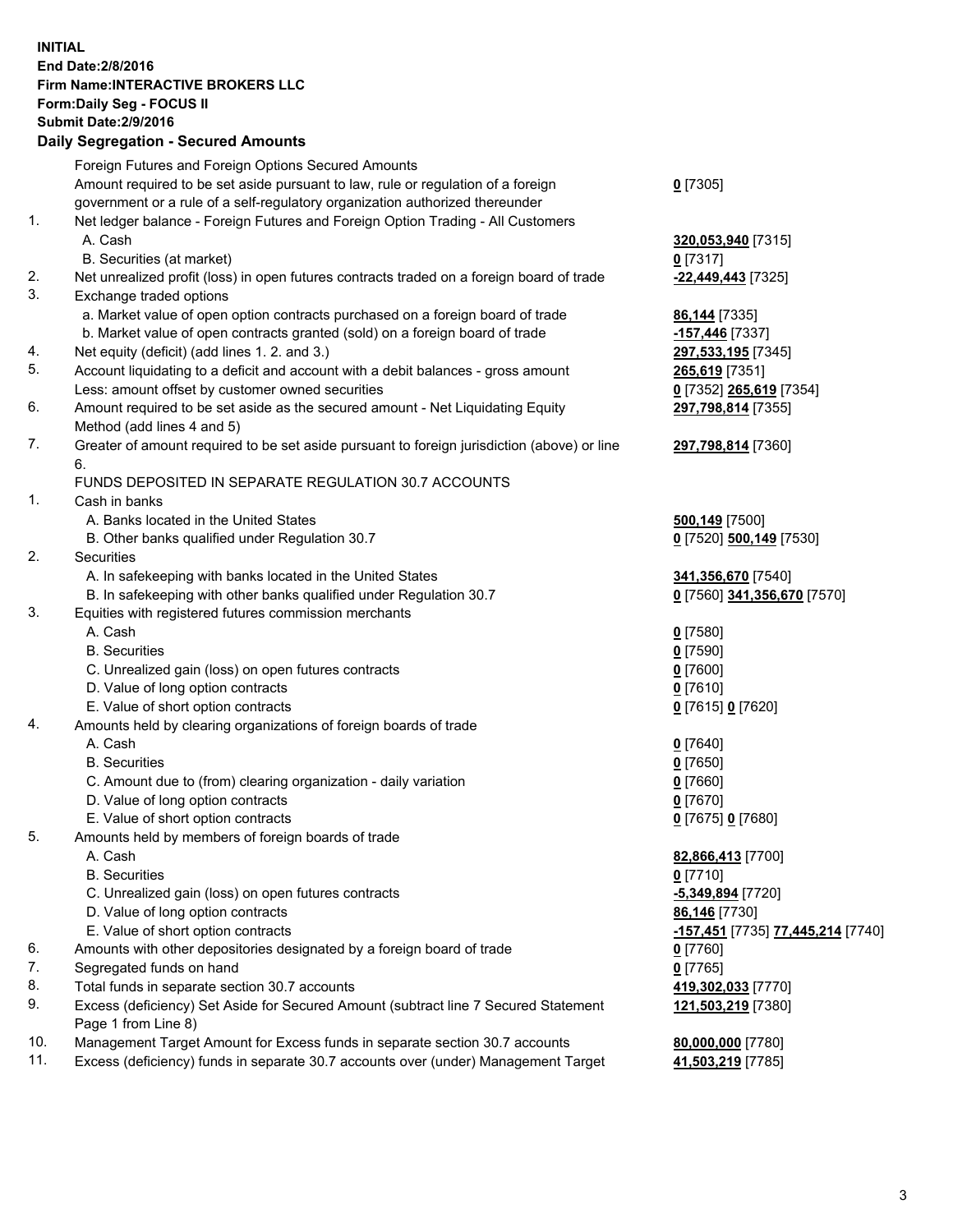**INITIAL End Date:2/8/2016 Firm Name:INTERACTIVE BROKERS LLC Form:Daily Seg - FOCUS II Submit Date:2/9/2016 Daily Segregation - Segregation Statement** SEGREGATION REQUIREMENTS(Section 4d(2) of the CEAct) 1. Net ledger balance A. Cash **2,552,731,310** [7010] B. Securities (at market) **0** [7020] 2. Net unrealized profit (loss) in open futures contracts traded on a contract market **95,732,418** [7030] 3. Exchange traded options A. Add market value of open option contracts purchased on a contract market **159,791,629** [7032] B. Deduct market value of open option contracts granted (sold) on a contract market **-244,289,987** [7033] 4. Net equity (deficit) (add lines 1, 2 and 3) **2,563,965,370** [7040] 5. Accounts liquidating to a deficit and accounts with debit balances - gross amount **132,683** [7045] Less: amount offset by customer securities **0** [7047] **132,683** [7050] 6. Amount required to be segregated (add lines 4 and 5) **2,564,098,053** [7060] FUNDS IN SEGREGATED ACCOUNTS 7. Deposited in segregated funds bank accounts A. Cash **228,625,652** [7070] B. Securities representing investments of customers' funds (at market) **1,603,404,190** [7080] C. Securities held for particular customers or option customers in lieu of cash (at market) **0** [7090] 8. Margins on deposit with derivatives clearing organizations of contract markets A. Cash **51,947,410** [7100] B. Securities representing investments of customers' funds (at market) **1,054,461,953** [7110] C. Securities held for particular customers or option customers in lieu of cash (at market) **0** [7120] 9. Net settlement from (to) derivatives clearing organizations of contract markets **-29,464,218** [7130] 10. Exchange traded options A. Value of open long option contracts **159,758,165** [7132] B. Value of open short option contracts **-244,256,398** [7133] 11. Net equities with other FCMs A. Net liquidating equity **0** [7140] B. Securities representing investments of customers' funds (at market) **0** [7160] C. Securities held for particular customers or option customers in lieu of cash (at market) **0** [7170] 12. Segregated funds on hand **0** [7150] 13. Total amount in segregation (add lines 7 through 12) **2,824,476,754** [7180] 14. Excess (deficiency) funds in segregation (subtract line 6 from line 13) **260,378,701** [7190] 15. Management Target Amount for Excess funds in segregation **155,000,000** [7194] 16. Excess (deficiency) funds in segregation over (under) Management Target Amount **105,378,701** [7198]

Excess